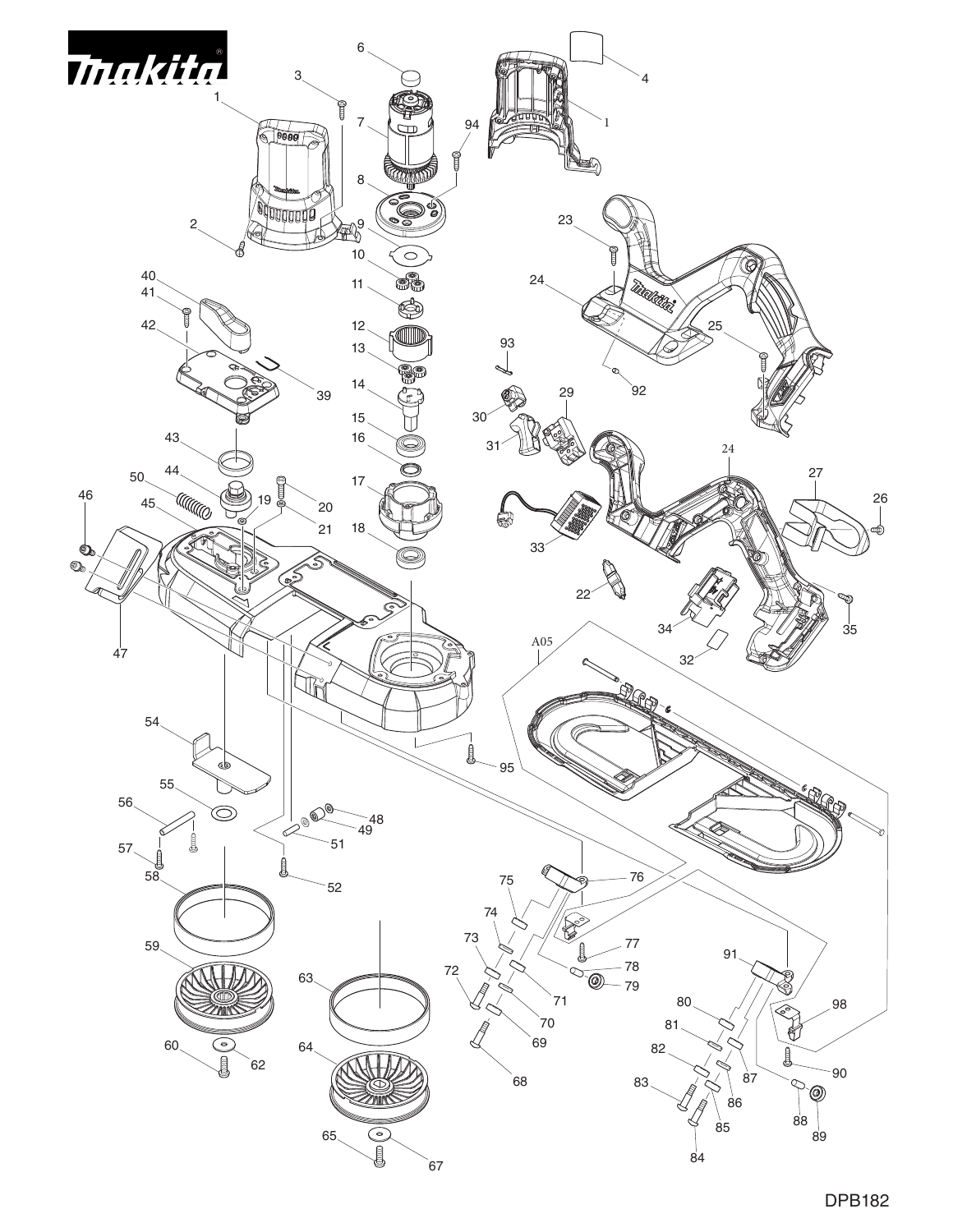| Item No. | <b>Type</b>    | Sub  | Part No. | <b>Description</b>           | Qty            | Unit       |
|----------|----------------|------|----------|------------------------------|----------------|------------|
| 001      |                |      | 187711-5 | <b>MOTOR HOUSING SET</b>     | 1              | <b>SET</b> |
| 002      |                |      | 266326-2 | <b>TAPPING SCREW 4X18</b>    | 4              | PC.        |
| 003      |                |      | 266034-5 | <b>TAPPING SCREW CT 4X16</b> | 4              | PC.        |
| 004      |                |      | 855M88-1 | DPB182 NAME PLATE            | 1              | PC.        |
| 006      |                |      | 421940-3 | CAP                          | 1              | PC.        |
| 007      |                |      | 629402-7 | DC MOTOR                     | 1              | PC.        |
| 008      |                |      | 454650-7 | <b>GEAR HOUSING COVER</b>    | 1              | PC.        |
| 009      |                |      | 267855-8 | <b>LOCK WASHER</b>           | $\mathbf{1}$   | PC.        |
| 010      |                |      | 227331-4 | SPUR GEAR 14                 | 3              | PC.        |
| 011      |                |      | 144386-3 | SPUR GEAR 7 COMPLETE         | $\mathbf{1}$   | PC.        |
| 012      |                |      | 227332-2 | <b>INTERNAL GEAR 36</b>      | $\mathbf{1}$   | PC.        |
| 013      | 1              |      | 226900-8 | SPUR GEAR 14                 | 3              | PC.        |
|          | $\overline{2}$ |      | 227820-9 | SPUR GEAR 14                 | 3              | PC.        |
| 014      |                |      | 140J06-7 | SPINDLE COMPLETE             | 1              | PC.        |
| 015      |                |      | 210153-9 | BALL BEARING 6902ZZ          | 1              | PC.        |
| 016      | 2              |      | 257348-3 | <b>RING 15</b>               | 1              | PC.        |
|          |                |      |          |                              |                | PC.        |
| 017      |                |      | 319793-1 | <b>GEAR HOUSING</b>          | 1              |            |
| 018      | 2              |      | 210153-9 | <b>BALL BEARING 6902ZZ</b>   | 1              | PC.        |
| 019      |                |      | 262130-7 | <b>URETHANE RING 4</b>       | 1              | PC.        |
| 020      |                |      | 265382-9 | HEX. SOCKET HEAD BOLT M5X20  | 1              | PC.        |
| 021      |                |      | 262130-7 | <b>URETHANE RING 4</b>       | 1              | PC.        |
| 022      |                |      | 632C27-6 | <b>FUSE UNIT</b>             | 1              | PC.        |
| 023      |                |      | 266034-5 | <b>TAPPING SCREW CT 4X16</b> | 4              | PC.        |
| 024      |                |      | 187763-6 | <b>HANDLE SET</b>            | $\mathbf{1}$   | <b>SET</b> |
|          |                | INC. | 252126-6 | HEX. LOCKING NUT M4-7        | $\overline{c}$ | PC.        |
|          |                | INC. | 263005-3 | <b>RUBBER PIN 6</b>          | $\overline{c}$ | PC.        |
| 025      |                |      | 266034-5 | <b>TAPPING SCREW CT 4X16</b> | $\overline{2}$ | PC.        |
| 026      |                |      | 251314-2 | + SCREW M4X12                | $\overline{2}$ | PC.        |
| 027      |                |      | 345736-7 | <b>HOOK</b>                  | $\mathbf{1}$   | PC.        |
| 029      |                |      | 650705-8 | SWITCH TG73BDS-1             | 1              | PC.        |
| 030      |                |      | 419504-5 | <b>LOCK OFF BUTTON</b>       | $\mathbf{1}$   | PC.        |
| 031      |                |      | 454651-5 | <b>SWITCH LEVER</b>          | 1              | PC.        |
| 032      |                |      | 855M95-4 | DPB182 SERIAL NO. LABEL      | 1              | PC.        |
| 033      |                |      | 632L42-4 | <b>CONTROLLER UNIT</b>       | 1              | PC.        |
|          |                | INC. | 654208-4 | <b>RECEPTACLE</b>            | 1              | PC.        |
|          |                | INC. | 654069-2 | <b>RECEPTACLE</b>            | 1              | PC.        |
| 034      |                |      | 643874-2 | <b>TERMINAL</b>              | 1              | PC.        |
| 035      |                |      | 266326-2 | <b>TAPPING SCREW 4X18</b>    | 7              | PC.        |
| 039      |                |      | 231955-0 | <b>RING SPRING 12</b>        | 1              | PC.        |
| 040      |                |      | 272230-5 | LEVER 54                     | 1              | PC.        |
| 041      |                |      | 266034-5 | <b>TAPPING SCREW CT 4X16</b> | 4              | PC.        |
| 042      |                |      | 459084-9 | LEVER HOLDER                 | 1              | PC.        |
| 043      |                |      | 214408-4 | PLANE BEARING 30             | 1              | PC.        |
| 044      |                |      | 326351-6 | <b>LEVER SHAFT</b>           | 1              | PC.        |
| 045      | 3              |      | 140J08-3 | <b>FRAME COMPLETE</b>        | 1              | PC.        |
|          |                | INC. | 424736-1 | <b>SPONGE</b>                | 1              | PC.        |
|          |                | INC. | 263005-3 | <b>RUBBER PIN 6</b>          | 1              | PC.        |
|          |                |      | 818U37-7 |                              | 1              |            |
|          |                | INC. |          | <b>CAUTION LABEL</b>         | $\overline{c}$ | PC.        |
| 046      |                |      | 922218-2 | H.S.H.BOLT M5X14 WITH WR     |                | PC.        |
| 047      |                |      | 346728-9 | <b>STOPPER PLATE</b>         | $\mathbf{1}$   | PC.        |
| 048      |                |      | 267010-2 | <b>FLAT WASHER 5</b>         | 2              | PC.        |
| 049      |                |      | 212199-1 | NEEDLE BEARING 510           | 1              | PC.        |
| 050      |                |      | 234313-9 | <b>COMPRESSION SPRING 9</b>  | 1              | PC.        |
| 051      |                |      | 256155-1 | PIN <sub>5</sub>             | 1              | PC.        |
| 052      |                |      | 266034-5 | <b>TAPPING SCREW CT 4X16</b> | 1              | PC.        |
| 054      |                |      | 162564-3 | <b>SLIDE PLATE</b>           | 1              | PC.        |
| 055      |                |      | 267164-5 | <b>FLAT WASHER 15</b>        | 1              | PC.        |
| 056      |                |      | 268241-6 | PIN <sub>6</sub>             | 1              | PC.        |
| 057      |                |      | 266034-5 | TAPPING SCREW CT 4X16        | 2              | PC.        |
| 058      |                |      | 424589-8 | <b>RUBBER TIRE</b>           | $\mathbf{1}$   | PC.        |
| 059      |                |      | 140J07-5 | WHEEL COMPLETE A             | 1              | PC.        |